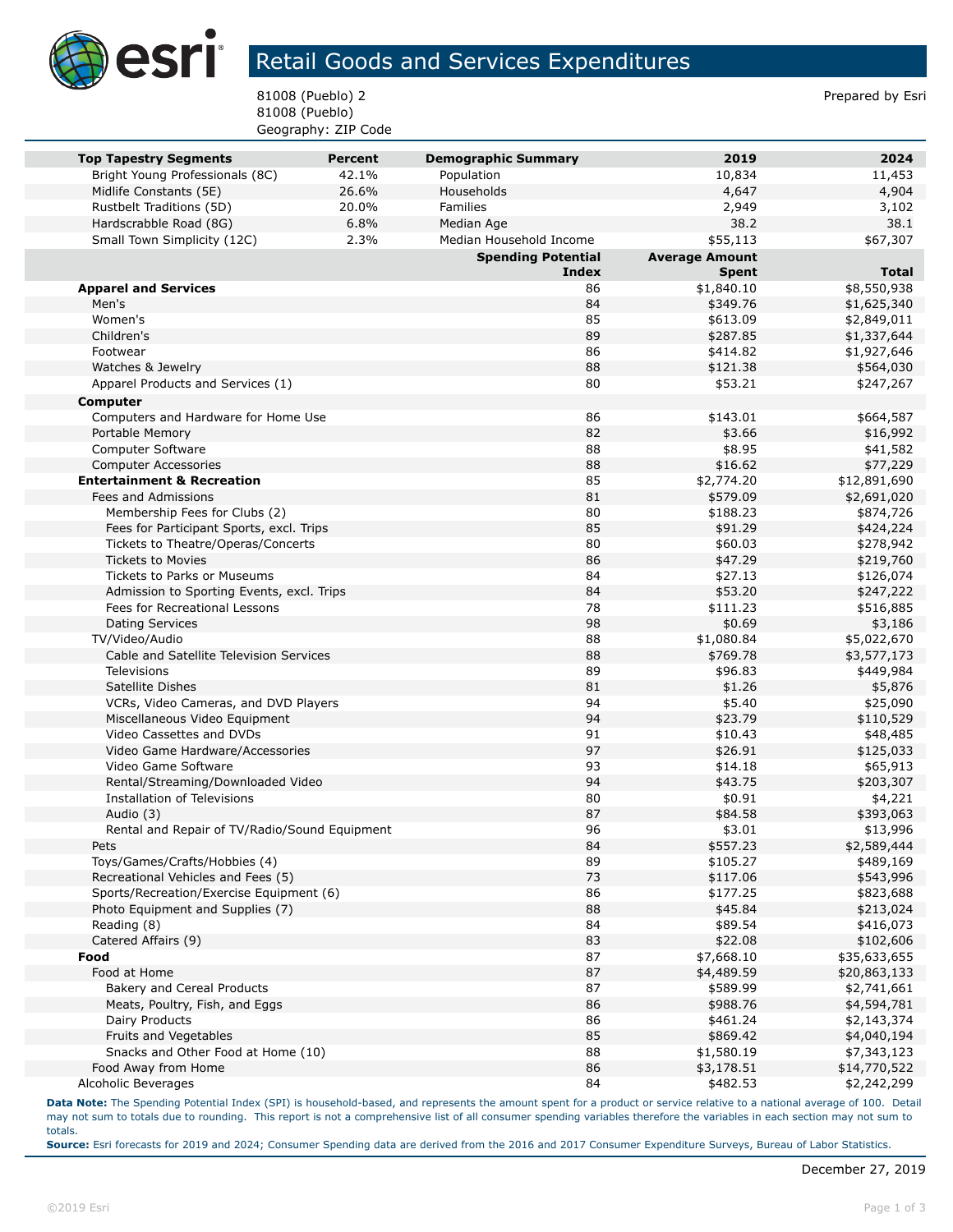

## Retail Goods and Services Expenditures

81008 (Pueblo) 2 Prepared by Esri 81008 (Pueblo) Geography: ZIP Code

|                                            | <b>Spending Potential</b> | <b>Average Amount</b> |               |
|--------------------------------------------|---------------------------|-----------------------|---------------|
|                                            | <b>Index</b>              | <b>Spent</b>          | <b>Total</b>  |
| <b>Financial</b>                           |                           |                       |               |
| Value of Stocks/Bonds/Mutual Funds         | 82                        | \$17,532.97           | \$81,475,708  |
| Value of Retirement Plans                  | 82                        | \$78,059.28           | \$362,741,481 |
| Value of Other Financial Assets            | 86                        | \$4,910.88            | \$22,820,868  |
| Vehicle Loan Amount excluding Interest     | 91                        | \$2,604.81            | \$12,104,544  |
| Value of Credit Card Debt                  | 85                        | \$2,088.28            | \$9,704,239   |
| Health                                     |                           |                       |               |
| Nonprescription Drugs                      | 89                        | \$128.16              | \$595,566     |
| Prescription Drugs                         | 89                        | \$324.88              | \$1,509,727   |
| Eyeglasses and Contact Lenses              | 87                        | \$78.73               | \$365,878     |
| Home                                       |                           |                       |               |
| Mortgage Payment and Basics (11)           | 81                        | \$8,114.53            | \$37,708,203  |
| Maintenance and Remodeling Services        | 80                        | \$1,698.11            | \$7,891,110   |
| Maintenance and Remodeling Materials (12)  | 85                        | \$414.40              | \$1,925,703   |
| Utilities, Fuel, and Public Services       | 88                        | \$4,275.93            | \$19,870,250  |
| <b>Household Furnishings and Equipment</b> |                           |                       |               |
| Household Textiles (13)                    | 88                        | \$87.89               | \$408,443     |
| Furniture                                  | 87                        | \$532.87              | \$2,476,240   |
| Rugs                                       | 87                        | \$28.35               | \$131,723     |
| Major Appliances (14)                      | 86                        | \$304.31              | \$1,414,129   |
| Housewares (15)                            | 87                        | \$92.61               | \$430,338     |
| Small Appliances                           | 87                        | \$42.41               | \$197,074     |
| Luggage                                    | 84                        | \$11.75               | \$54,588      |
| Telephones and Accessories                 | 85                        | \$64.40               | \$299,249     |
| <b>Household Operations</b>                |                           |                       |               |
| Child Care                                 | 83                        | \$424.83              | \$1,974,200   |
| Lawn and Garden (16)                       | 82                        | \$383.12              | \$1,780,340   |
| Moving/Storage/Freight Express             | 93                        | \$61.74               | \$286,883     |
| Housekeeping Supplies (17)                 | 87                        | \$655.62              | \$3,046,681   |
| <b>Insurance</b>                           |                           |                       |               |
| Owners and Renters Insurance               | 87                        | \$502.42              | \$2,334,742   |
| Vehicle Insurance                          | 88                        | \$1,368.17            | \$6,357,896   |
| Life/Other Insurance                       | 84                        | \$387.64              | \$1,801,376   |
| Health Insurance                           | 87                        | \$3,426.72            | \$15,923,991  |
| Personal Care Products (18)                | 89                        | \$443.79              | \$2,062,292   |
| School Books and Supplies (19)             | 86                        | \$133.18              | \$618,904     |
| <b>Smoking Products</b>                    | 91                        | \$368.39              | \$1,711,914   |
| <b>Transportation</b>                      |                           |                       |               |
| Payments on Vehicles excluding Leases      | 89                        | \$2,269.92            | \$10,548,311  |
| Gasoline and Motor Oil                     | 88                        | \$2,019.52            | \$9,384,715   |
| Vehicle Maintenance and Repairs            | 89                        | \$1,013.30            | \$4,708,807   |
| <b>Travel</b>                              |                           |                       |               |
| Airline Fares                              | 80                        | \$436.12              | \$2,026,670   |
| Lodging on Trips                           | 81                        | \$502.50              | \$2,335,097   |
| Auto/Truck Rental on Trips                 | 83                        | \$21.66               | \$100,648     |
| Food and Drink on Trips                    | 83                        | \$445.76              | \$2,071,464   |

**Data Note:** The Spending Potential Index (SPI) is household-based, and represents the amount spent for a product or service relative to a national average of 100. Detail may not sum to totals due to rounding. This report is not a comprehensive list of all consumer spending variables therefore the variables in each section may not sum to totals. **Source:** Esri forecasts for 2019 and 2024; Consumer Spending data are derived from the 2016 and 2017 Consumer Expenditure Surveys, Bureau of Labor Statistics.